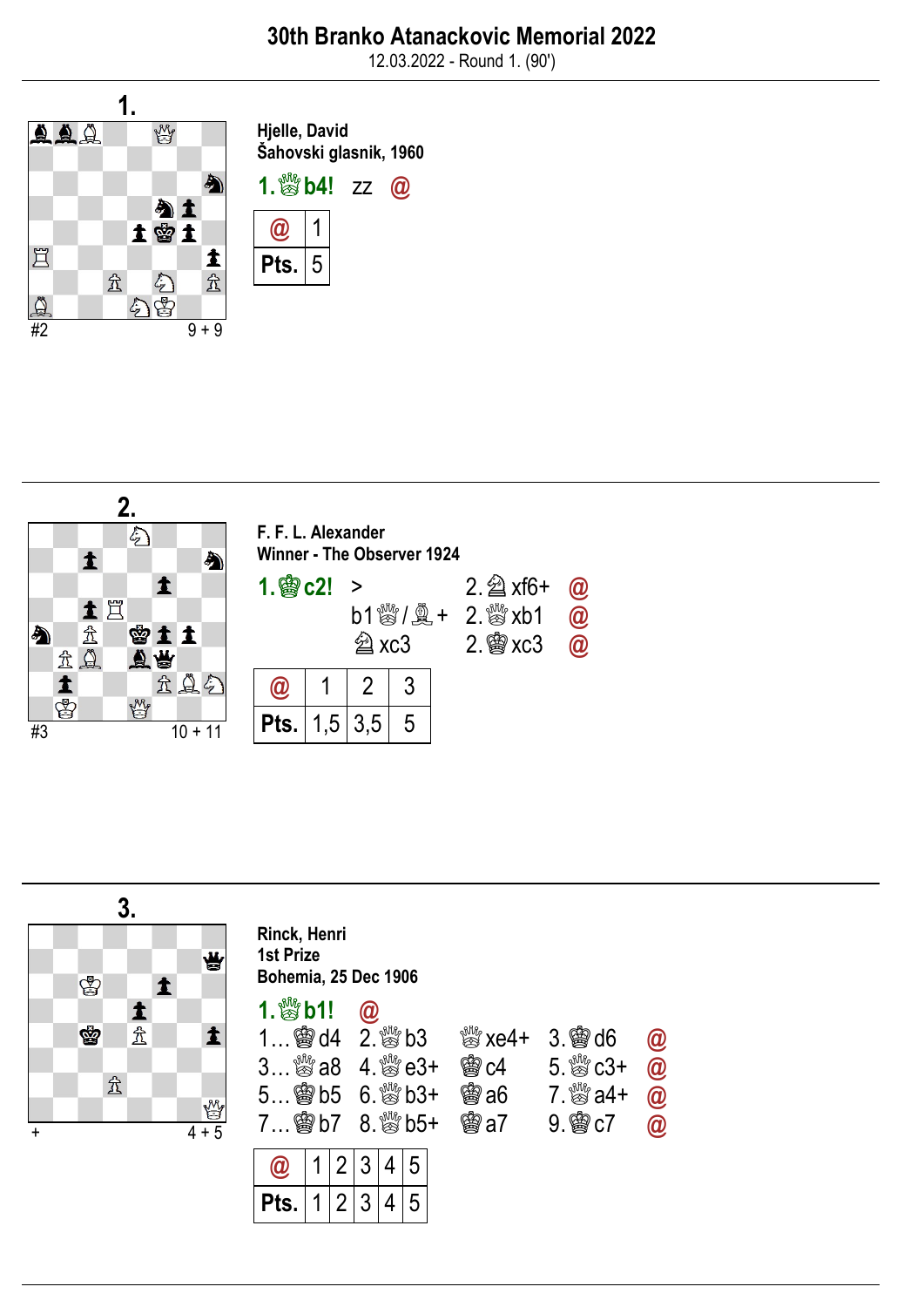### 30th Branko Atanackovic Memorial 2022

12.03.2022 - Round 1. (90')





|                           | 6.                      |           |             |     |                      |     |                |   |             |   |                        |   |                                | Miodrag Mladenović, Original for SuperProblem 18.03.2022 (F303) |                                                                                                      |     |
|---------------------------|-------------------------|-----------|-------------|-----|----------------------|-----|----------------|---|-------------|---|------------------------|---|--------------------------------|-----------------------------------------------------------------|------------------------------------------------------------------------------------------------------|-----|
| $\Delta$                  | 罝<br>1                  | ♠         |             |     |                      |     |                |   |             |   |                        |   |                                |                                                                 | 1. $\hat{2}$ e5? > 2. $\hat{2}$ xd7 > 3.c4+ bxc4 $\ddagger$ 1dxe5! 2. $\hat{2}$ c7 exd4! 3.c4+ @ c6! |     |
| ${\bf 1} \not\!\! \Delta$ | 土金土                     |           |             |     |                      |     |                |   |             |   |                        |   |                                |                                                                 | 1. 2 ~? > 2. 2 b6+ 彎e5 3. 2 xd7+ 彎d5 4. c4+ bxc4 $\ddagger$ 1 2 c6! 2. 2 e5?                         | a5! |
| 1                         | ġ                       | 1         | 1.2a5!      |     | ><br>$\mathbb{Q}$ c6 |     | 2. 2 e5        |   | ZZ          |   |                        |   | 2. h6+ 窗e5 3. h2xd7+ 窗d5 4.c4+ |                                                                 | $\circledR$                                                                                          |     |
|                           | 金色匀匀土                   |           |             |     |                      |     |                |   | <b>會xe5</b> |   | 3.exd7+                |   | <b>會d5</b>                     | $4.c4+$                                                         | @                                                                                                    |     |
|                           | 金留土鱼                    |           |             |     |                      |     |                |   | dxe5        |   |                        |   | $\geq$                         | $4.c4+$                                                         |                                                                                                      |     |
|                           | 峹<br>$\hat{\mathbb{Z}}$ |           |             |     |                      |     |                |   | 奠~          |   | 3. 2 xd7               |   | $\geq$                         | $4.c4+$                                                         | 00000000                                                                                             |     |
|                           |                         |           |             |     |                      |     |                |   | dxe6        |   | $3.\n  2$ 5xc6         |   | $\rightarrow$                  | $4.c4+$                                                         |                                                                                                      |     |
| S#4                       |                         | $11 + 12$ |             |     |                      |     |                |   | <b>公f7</b>  |   | $3.2$ xf7              |   | $\geq$                         | $4.c4+$                                                         |                                                                                                      |     |
|                           |                         |           |             |     |                      |     |                |   | <b>2 g6</b> |   |                        |   | >                              | $4.c4+$                                                         |                                                                                                      |     |
|                           |                         |           |             |     |                      |     |                |   | h4          |   | $3.\n\hat{\otimes}$ g4 |   | >                              | $4.c4+$                                                         |                                                                                                      |     |
|                           |                         |           |             |     |                      |     |                |   | f5          |   | 3. 2 c4                |   | $\geq$                         | 4. 2 xe4+                                                       |                                                                                                      |     |
|                           |                         |           | $\circleda$ |     | 2                    | 3   | 4              | 5 | 6           |   | 8                      | 9 |                                |                                                                 |                                                                                                      |     |
|                           |                         |           | Pts.        | 0,5 |                      | 1,5 | $\overline{2}$ | 3 | 3,5         | 4 | 4,5                    | 5 |                                |                                                                 |                                                                                                      |     |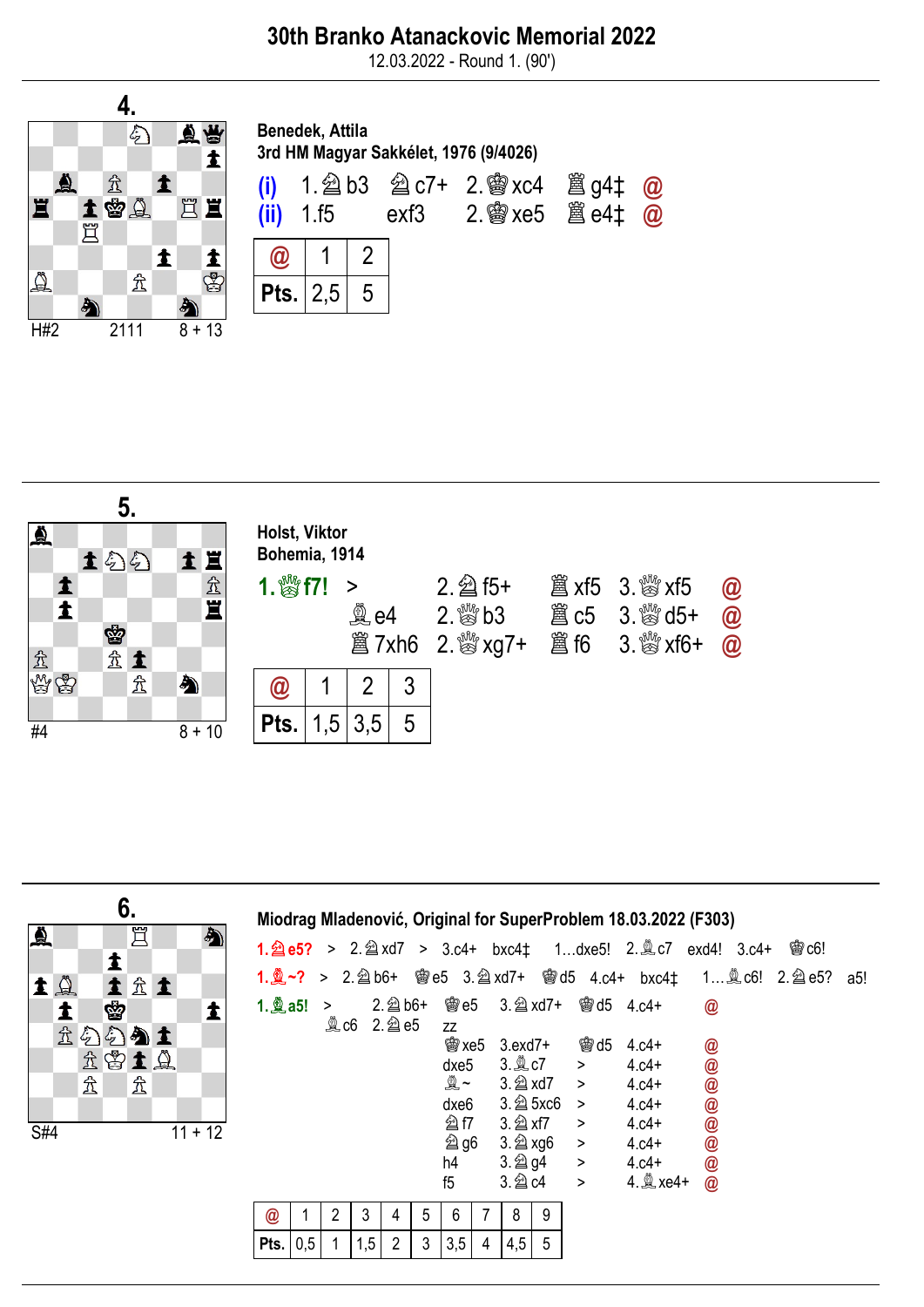12.03.2022 - Round 2. (90')



E. E. Westbury Winner - L'Italia Scacchistica 1924





G. Heathcote The Observer 1951 (version by Miodrag Mladenovic)

| 1. $Q$ a7! > |        | $2.80 + 2.00 + 2.00$ |             |
|--------------|--------|----------------------|-------------|
|              | 嚠c4    |                      | $\omega$    |
|              | \$c8\$ | 2.d7                 | $\circleda$ |
|              | \$a8\$ | $2.\n$ {2.}e $2$     | $\circledR$ |
|              | e2.    | $2.$ $\hat{a}$ d3+   | $\omega$    |
|              |        |                      | $\omega$    |

(Author's position:3RQ3/1b6/pB1P1ppb/3k4/6B1/P3p2K/2P5/8)

|         |         | u             |   |   |  |
|---------|---------|---------------|---|---|--|
| $P$ ts. | $2^{-}$ | $ 2,5\rangle$ | J | a |  |



Prokop, Frantisek Josef České slovo, Jun 1927 **1.fxe7!** g2 2.e8៉េ **@**<br>2...g5+ 3.@e4 **@**  $2...g5+$ 3…g1♕ 4.♕a4+ @ 4…♔b2 5.♕b4+ @ 5…♔c2 6.♕c5+ @ ♕xc5= 2…g1♕ 3.♕e1+ ♕xe1= @ Pts. 1 1 2 2 3 4 3 4 5 5